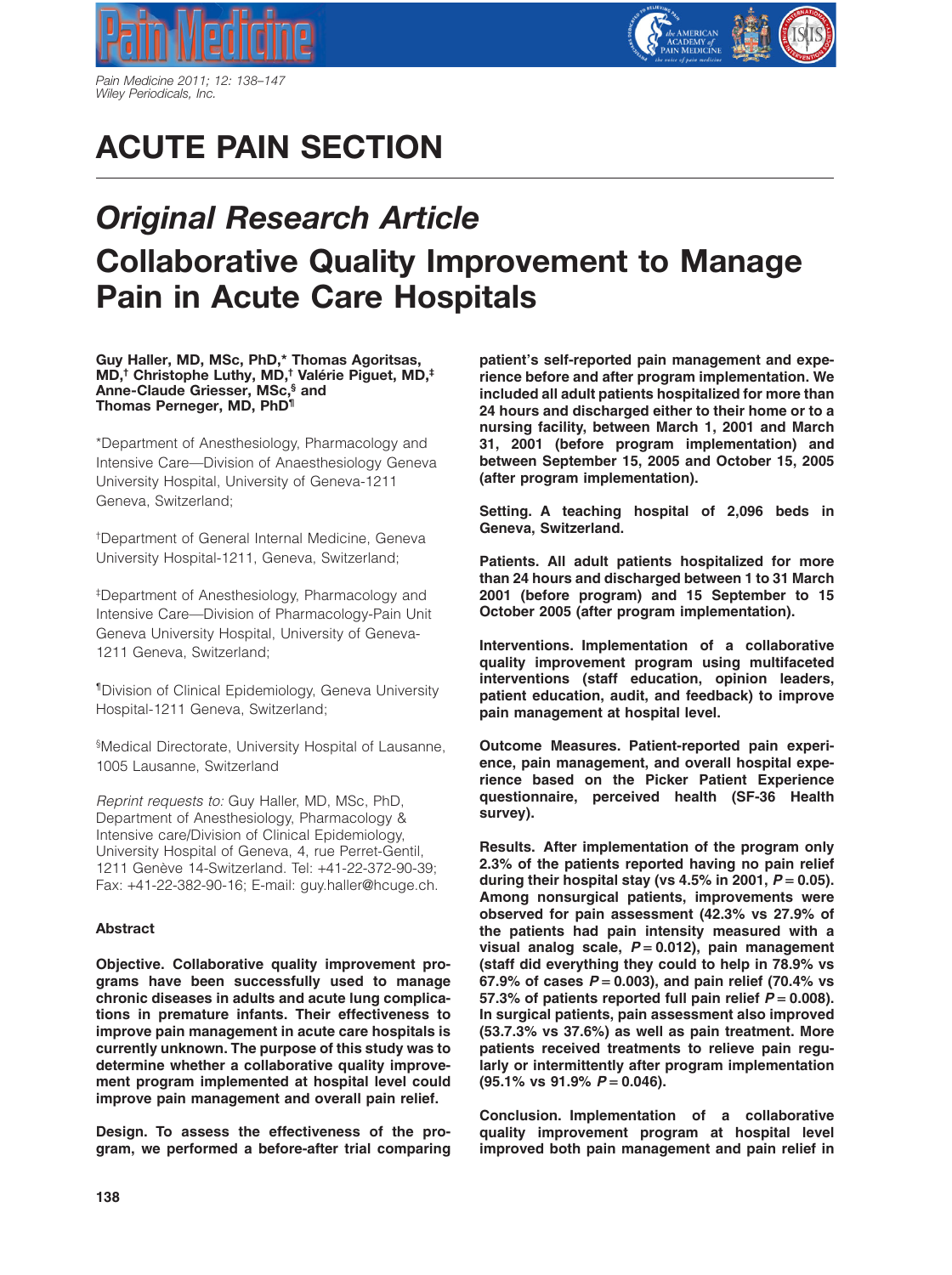**patients. Further studies are needed to determine the overall cost-effectiveness of such programs.**

#### **Key Words. Acute Pain; Analgesic; Organizational Function; Pain Management; Quality of Health Care**

#### **Introduction**

The prevalence of pain among hospitalized patients ranges from 38% to 77% [1–3]. Pain in hospitalized patients is a significant source of dissatisfaction and interferes with normal activities and interpersonal relationships. It is associated with an increase in respiratory complications [4].

Numerous strategies have been used to improve pain management in hospitals. These include the distribution of educational material and guidelines to both staff members and patients, the use of clinical opinion leaders, formal audit and feedback, the development of computerized reminders and the implementation of formal in-hospital pain speciality consultations [5]. Both guidelines and educational material have been shown to improve staff knowledge and attitudes [6,7], but their impact on patients' outcomes is unknown [8]. Formal audit and feedback techniques improve pain management during the postoperative period, but appear ineffective in cancer patients [9–11]. Opinion leaders also have mixed effects on patients' pain management [12]. Computer-based decision support system seems to have a beneficial impact on physicians' prescribing practices and pain level documentation [13,14]. However, whether such improvements translate into better patient outcomes has not been demonstrated [15]. Pain speciality consultations have demonstrated benefits on patients outcomes, particularly on pain relief [16–18], but their cost-effectiveness needs still to be established [19].

Quality improvement collaboratives offer promising perspectives as a new method to enhance pain management at an institutional level. These are collaborative networks of multidisciplinary teams from various healthcare departments (or organizations) who share knowledge and experiences to work in a structured way to improve quality of care in specific areas [20]. Such collaboratives have been used successfully to improve the care of patients with chronic disease as well as the care of neonates [21–24]. They were also successfully used in nursing homes to improve overall pain management [25]. However, their effectiveness in more complex hospital settings is currently unknown. The purpose of this study was to assess the effectiveness of a collaborative quality improvement program aimed at improving overall pain detection and treatment relief in a teaching acute care hospital.

#### **Methods**

#### *Setting and Program Description*

The University Hospitals of Geneva (Switzerland) is a tertiary teaching hospital network of 2,096 beds with all types of specialties including geriatric, psychiatric and rehabilitation facilities.

We developed between 2002 and 2003 a collaborative quality improvement program aimed at improving overall pain assessment, management and relief. The program was designed to create synergies between departments and health care professionals while taking into account specificities of patients and medical/surgical specialties.

The collaborative quality improvement program was implemented in each of the eleven hospital departments. The core level included physicians, nurses and occupational therapists integrated into *departmental pain sections*. The second level was the *pain committee* which integrated two representatives (usually one physician and a nurse) of each department and specialists from the pain consultation service. The third level was the *coordination office* made of four representatives (physician, nurse, project manager, and administrator). The coordination office referred directly to the medical and nursing directorates of the hospitals for strategic decisions. The program also interacted with external partners of the network such as home care, multidisciplinary pain centre, palliative care units, hospital continuous education services. All other aspects were managed at the departmental level, the pain committee and coordination office playing, respectively, the role of scientific advisors and strategic managers (Figure 1).

The program used multifaceted interventions which included staff education, opinion leaders (physicians or nurses with a special interest and training in pain management, patient education as well as audit and feedback. It implemented in all departments: 1) validated pain measurement tools with instructions for use, 2) guidelines and information documents on pain diagnosis and treatment, 3) standards for the use of patient-controlled analgesia (PCA), 4) information leaflets for patients about pain and current available treatments, 5) staff education on pain and pain management in the hospital learning center, and 6) public lectures and an information desk for patients and visitors during the launch days of the annual campaigns of the International Association for the Study of Pain. Every 12 months, departmental representatives had to refer to the coordination office to discuss implemented initiatives and interventions at departmental level. Structured feedback on strengths and weaknesses of their management concept were also discussed.

#### *Study Design and Selection of Participant*

Before the beginning of the study we contacted the Geneva Hospital Ethics committee and as the overall project was defined as a quality-improvement activity with minimal risks to participants, the overall study was authorized by the Institutional Ethics committee without the request of a formal review submission. To assess the effectiveness of the program, we performed a before-after trial comparing patient's self-reported pain management and experience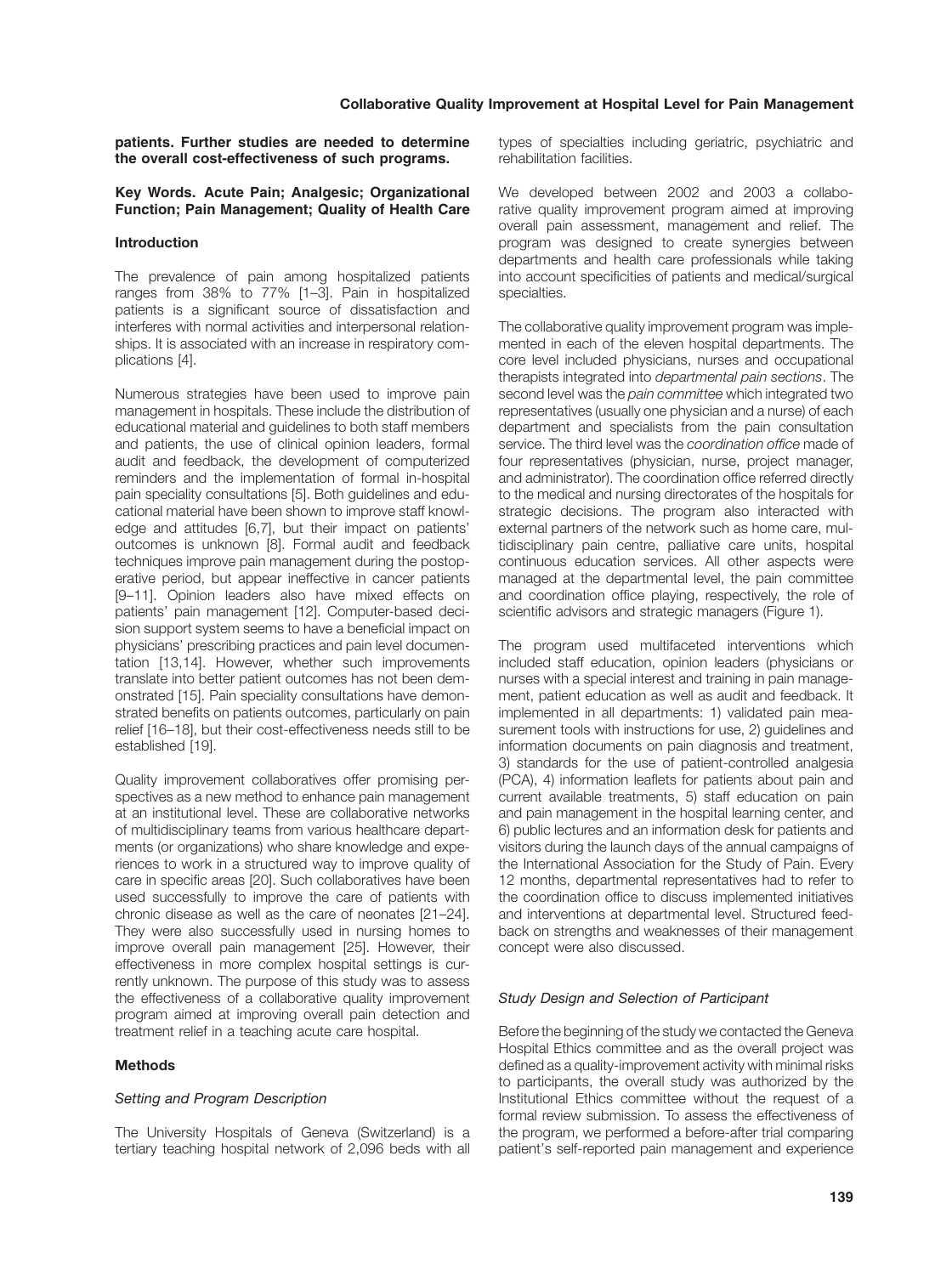

**Figure 1** Structure of the pain collaborative quality improvement network.

before and after program implementation. We included all adult patients hospitalized for more than 24 hours and discharged either to their home or to a nursing facility, between March 1, 2001 and March 31, 2001 (before program implementation) and between September 15, 2005 and October 15, 2005 (after program implementation). Patients were identified through the hospital administrative database and part of a larger routine assessment of patient satisfaction. We excluded all patients who had left the city, died or were too sick to complete a study questionnaire or who did not speak French.

#### *Method of Measurement and Data Collection*

We used the 40-item Picker Patient Experience questionnaire (PPE-40) to measure nine specific aspects of in-hospital patient experience: emotional support, respect for patient preferences, involvement of family and friends, information and education, information specific to surgery, continuity and transition, coordination of care, physical comfort and overall impression. The physical comfort dimension of the PPE-40 includes three items assessing pain experience: [1] waiting time before the requested pain medication was brought to the patient [2] having received enough pain medication, and [3] overall impression that the staff did everything they could to control pain.

We added to the original questionnaires selected items of the SF-36 Health Survey (perceived general health; feeling downhearted and blue) and seven items to elicit patient feedback regarding pain experience and management and to monitor the performance of the quality improvement program.

Patient demographic characteristics (age, sex, nationality) and information on hospital departments and patients stay were also collected through additional questions added to the survey and from the hospital administrative database. Paper-based questionnaires were sent by mail four to eight weeks after discharge, with up to two reminders sent during the next following three months.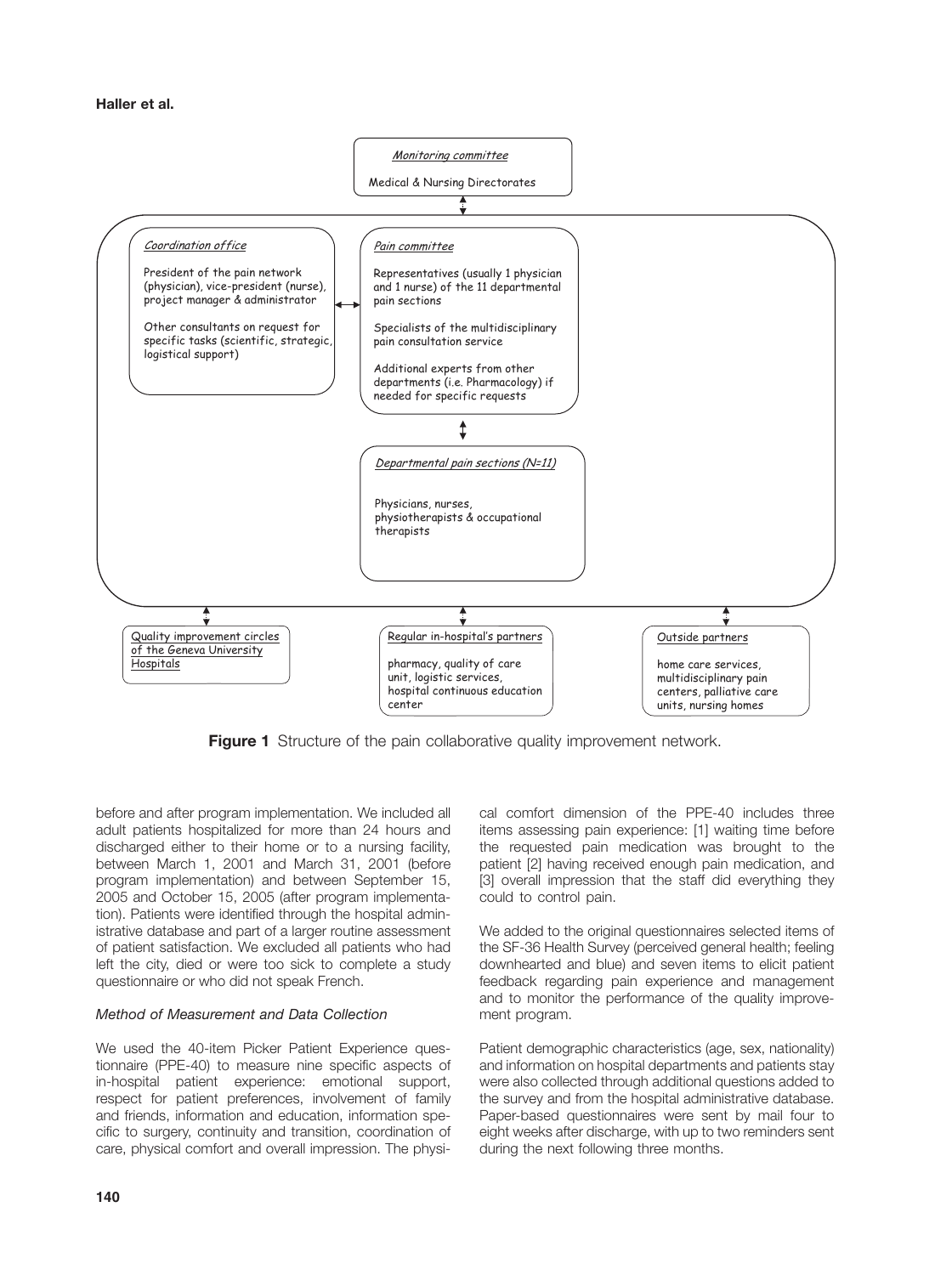#### **Collaborative Quality Improvement at Hospital Level for Pain Management**

#### *Data Analysis*

As recommended by the developers of the PPE-40 questionnaire we coded each item dichotomously to indicate the presence or absence of a problem [26]. A summary problem score for each of the dimension was also created with a range from 0 (no reported problems) to 100 (all items reported as problems). Other items (SF-36 Health Survey and seven items questionnaire) were analyzed individually as categorical variables [27]. Patients from the department of geriatrics  $(N = 74)$  and gynecologyobstetrics  $(N = 524)$  were excluded from the analysis because of sampling issues at the time of data collection in 2005 in these departments.

For descriptive analyses of participants' characteristics and responses to the SF-36, seven items and Picker questionnaire, we used percents and mean score with 95% CI for summary problem scores. Before-and-after comparisons for pain perception, overall management (seven items questionnaire) and in-hospital patient experience (PPE-40) including pain and other physical comfort items, were performed with the chi-square test and binary logistic regression. As acute post-operative pain experience differs from other kinds of pain, analyses were stratified accordingly and all patients reporting a surgical intervention during their hospital stay were analyzed separately.

To ensure that patient's characteristics did not differ before and after program implementation we also compared demographic characteristics and health status. All statistical tests were two-sided, with a significance level of 0.05. We performed all analyses using the Statistical Package for Social Sciences (SPSS-Version 17.0.1, SPSS Inc, Chicago, IL).

#### **Results**

#### *Patient Characteristics*

In 2001, 2,156 patients received a questionnaire by mail and 2,204 in 2005. Participation rates were 70% in 2001 and 65% in 2005. We identified 58% of patients who had undergone a surgical procedure. There was no difference in patients' self-reported health status and sociodemographic characteristics before and after program implementation (Table 1). Only the proportion of patients hospitalized in the department of surgery differed between the two periods (44% in 2001 vs  $38\%$  in 2005,  $P = 0.017$ ). However, this did not impact on overall analysis.

#### *Pain Intensity and Management Before and After Program Implementation*

On average, two thirds of patients experienced pain during their hospital stay (67.3% in 2001 and 63.8% in 2005,  $P = 0.077$ ). The prevalence of pain experience was higher if patients had undergone surgery than if they had not, for both years (75.6% vs 53.1% in 2001; 71.7% vs 48.9% in 2005).

**Table 1** Comparison of patients' characteristics before (2001) and after (2005) the implementation of a multimodal hospital program

|                                           | 2001<br>% ( $N = 1,237$ ) | 2005<br>% ( $N = 1,113$ ) | $P$ value |
|-------------------------------------------|---------------------------|---------------------------|-----------|
| Sex                                       |                           |                           | 0.918     |
| Female                                    | 48.1                      | 47.9                      |           |
| Male                                      | 51.9                      | 52.1                      |           |
| Age                                       |                           |                           | 0.294     |
| $18-44$ years                             | 23.4                      | 25.7                      |           |
| 45-64 years                               | 33.1                      | 33.8                      |           |
| >65 years                                 | 43.4                      | 40.5                      |           |
| Nationality                               |                           |                           | 0.149     |
| <b>Swiss</b>                              | 58.0                      | 54.9                      |           |
| Other                                     | 42.0                      | 45.1                      |           |
| Perceived health status                   |                           |                           | 0.352     |
| Excellent or Very Good                    | 21.3                      | 23.9                      |           |
| Good                                      | 48.9                      | 47.4                      |           |
| Fair or Poor                              | 29.8                      | 28.7                      |           |
| Felt downhearted and blue in past 4 weeks |                           |                           | 0.961     |
| Seldom/Never                              | 46.5                      | 46.6                      |           |
| All of -/Most of -/ Some of the time      | 53.5                      | 53.4                      |           |
| <b>Medical Department</b>                 |                           |                           | 0.017     |
| Internal medicine                         | 32.8                      | 29.6                      |           |
| Surgery                                   | 37.8                      | 44.0                      |           |
| Psychiatry                                | 8.1                       | 6.6                       |           |
| Neurosciences                             | 21.3                      | 19.9                      |           |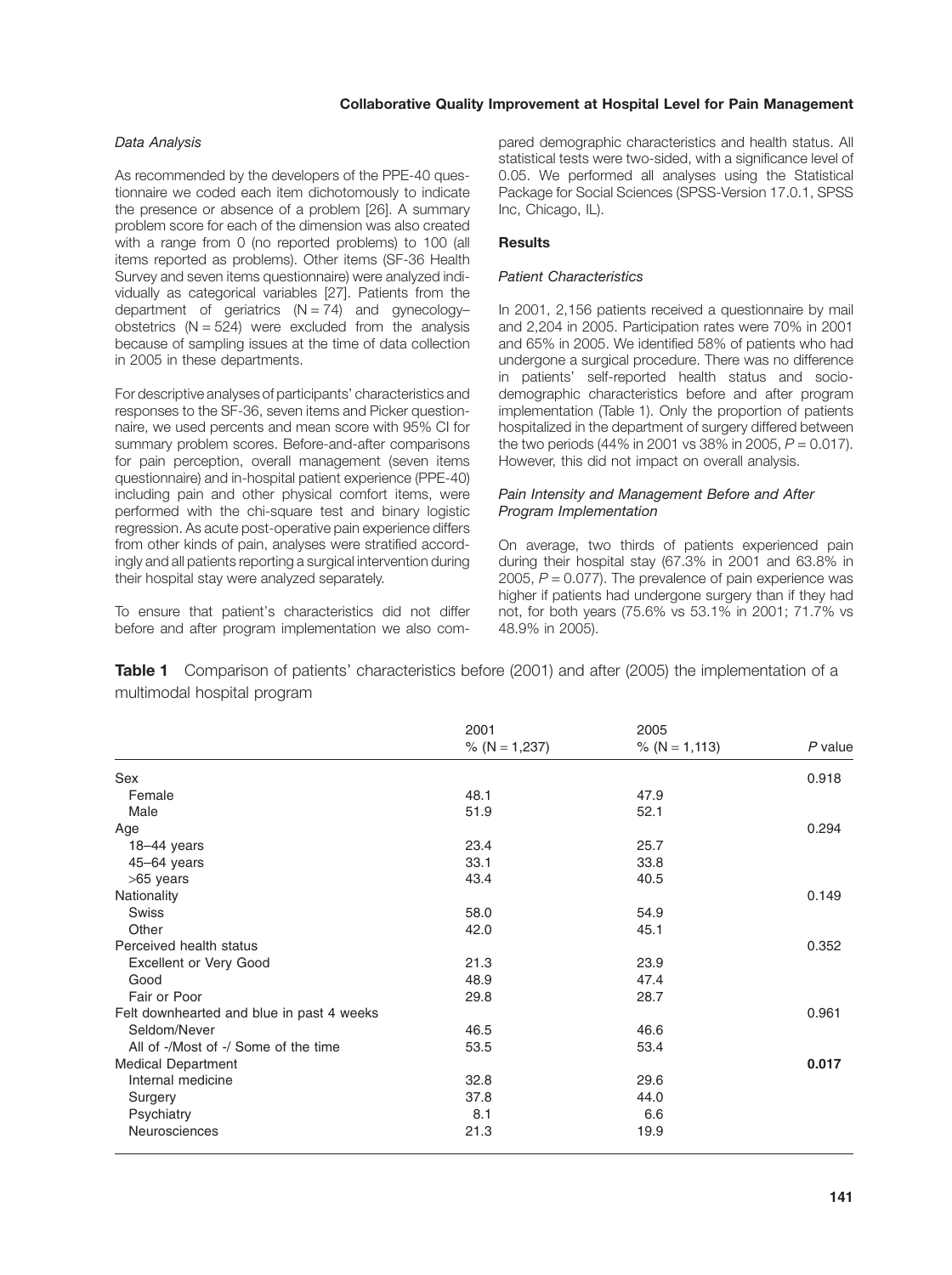#### **Haller et al.**

After implementation of the program, a statistically significant improvement in self-reported pain level and pain management were observed (Table 2). Only 2.3% of the patients reported no pain relief during their hospital stay after program implementation compared to 4.6% before program implementation  $(P = 0.05)$ . Overall pain management improved significantly as patients reported that their pain intensity was more regularly assessed ([63.8% vs 58.3%], *P* = 0.012), pain assessment tools were more often used ([50% vs 35%], *P* < 0.001) and that staff did everything they could to help more often after than before program implementation ([81.9% vs 76.5%]), *P* = 0.020.

In the stratified analysis, we found that these improvements were more important for respondents who did not undergo surgery (Table 3). These improvements were related in nonsurgical patients to both pain treatment (90.1% in 2005 vs 84.3% in 2001 received enough pain killers) and to the regular use of pain assessment tools (42.3% vs 27.9% regularly assessed). In surgical patients, improvement were not related to pain killers as fewer patients reported having received enough pain killers after program implementation than before (87.1% vs 89.4%, but difference was not significant). In both surgical and nonsurgical patients, the waiting time for a pain killer decreased slightly, but not significantly.

In contrast with improvements in pain intensity and management following program implementation, other areas of patients' experience of their hospital stay remained stable between 2001 and 2005. Patients reported fewer problems with involvement of family and friends, information specific to surgery and physical comfort (including pain), other aspects of care deteriorated, particularly coordination of care (Table 4).

#### **Discussion**

This study confirms the benefits of a collaborative quality improvement program to enhance pain assessment and management for both surgical and nonsurgical patients in a university-affiliated hospital. After program implementation significantly fewer patients reported that they experienced no pain relief during their hospital stay. In nonsurgical patients, improvements were observed for pain measurement, pain management, and pain intensity. In patients who underwent surgery, pain measurement also improved as did pain treatment. Our study results are similar to the findings of Dobscha et al. who found that in primary care patients, a quality improvement collaborative program that included education, audit and feedback, guidelines and multidisciplinary collaboration had significant benefits on pain-related disability and intensity compared with usual treatment [27–29]. In another study on nursing homes, Baier et al. identified a 41.1% reduction in pain prevalence after implementation of a collaborative quality improvement program [25]. Like in our study, this program included both a multi-faceted intervention (educational, audit and feed-back, mentoring) and multidisciplinary collaborative teams from various nursing facilities

working together in a structured way to improve overall pain management.

Multifaceted interventions implemented at organizational level and which include different approaches such as for instance educational, feedback-recommendations, role models, information to patient strategies have been shown to improve pain management in nursing home patients, emergency departments and to some extent, in palliative care [30–33]. However, what collaborative quality improvement programs add to these traditional approaches are the multidisciplinary collaborative teamwork dimension. The strength of this approach relies on the use of experts and peers to exchange and advice on best practices to guide and improve pain management. This is why the American Pain Society, the Agency for Health Care Policy and Research (AHCPR) and the Joint Commission of accreditation of healthcare organization (JCAHO) [34–36] recommend different elements of structure and process to improve pain management and more expressly, an interdisciplinary group working continuously on improvements in pain management.

Many different types of collaborative quality improvement programs have been developed in various countries and settings such as neonatology, primary care and women's care to improve the surveillance and treatment of infection, asthma, and chronic heart failure [24,37,38]. These programs represent significant investments of time and human resources and do not seem to be always fully effective. If most interventions manage to improve the process of care not all result in substantial improvements in patient outcome. If for instance Pierce-Bulger et al. found a significant increase life-expectancy in preterm infants following implementation of a quality improvement collaborative [24], other studies on the same population did only show improvement in treatment prescription and administration (surfactant) but no real impact on patient outcome such as the rate of spontaneous pneumothorax in preterm infants [37]. This may be due to the fact that multifaceted multidisciplinary interventions impact at different levels of a healthcare organization. Depending on hospital structure and organization, staff and patients characteristics, the result of such large scale interventions become difficult to predict. In our study for instance overall pain management process improved. After program implementation, pain assessment tools were more often used, pain more often assessed and hospital staff did more often all what they could to relieve pain. This resulted in a significant improvement in patient outcome with only 2.3% reporting no pain relieve during their hospital stay. However, our collaborative quality improvement program seemed to benefit particularly to patients who did not undergo surgery. These improvements appeared to be significantly related in nonsurgical patients to both pain treatment and to the regular use of pain assessment tools to guide timely administration of painkillers. On the other side, in surgical patients, improvement did not seem to be related to pain killers as fewer patients reported having received enough pain killers after program implementation than before. It seems their treatment was however more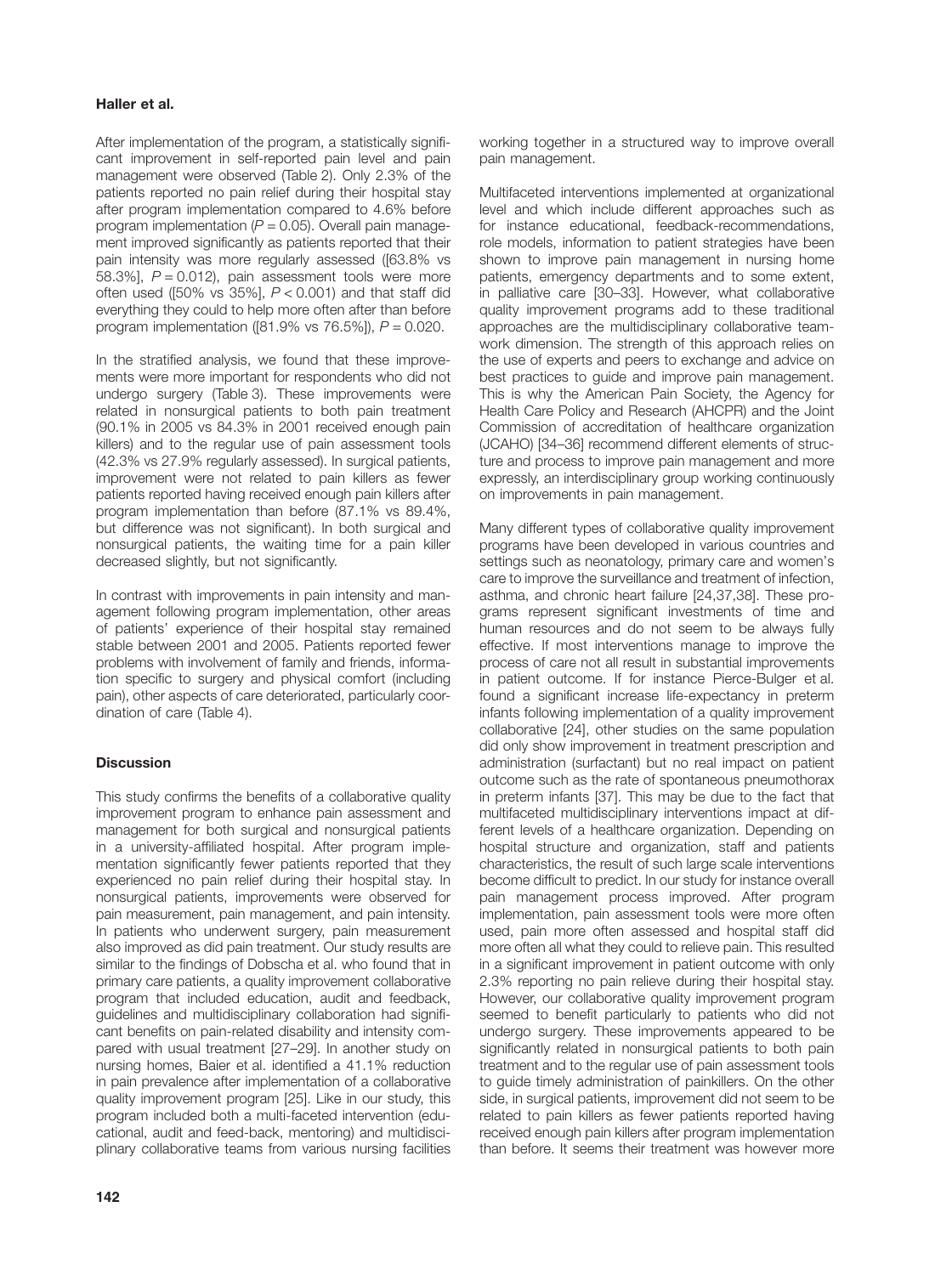### **Collaborative Quality Improvement at Hospital Level for Pain Management**

**Table 2** Comparison of patients' self-reported pain management processes and outcomes, before (2001) and after (2005) the implementation of a multimodal hospital program

|                                                                                                      | 2001          | 2005           |           |
|------------------------------------------------------------------------------------------------------|---------------|----------------|-----------|
|                                                                                                      | $\%$          | %              | $P$ value |
|                                                                                                      | $(N = 1,237)$ | $(N = 1, 113)$ |           |
| Were in pain during your hospital stay?*                                                             | 67.3          | 63.8           | 0.077     |
|                                                                                                      | $(N = 832)$   | $(N = 710)$    |           |
| In general, pain intensity was?                                                                      |               |                | 0.092     |
| Severe                                                                                               | 45.7          | 44.8           |           |
| Moderate                                                                                             | 40.4          | 44.6           |           |
| Mild                                                                                                 | 13.9          | 10.6           |           |
|                                                                                                      |               |                |           |
| Pain management processes                                                                            |               |                |           |
| Were you informed about pain and its management?                                                     |               |                | 0.651     |
| Yes, definitely                                                                                      | 51.4          | 53.2           |           |
| Yes, to some extent                                                                                  | 25.7          | 25.8           |           |
| No                                                                                                   | 22.9          | 21.0           |           |
| Was your level of pain regularly assessed?                                                           |               |                | 0.012     |
| Yes, regularly                                                                                       | 58.3          | 63.8           |           |
| Yes, sometimes                                                                                       | 26.6          | 26.0           |           |
| No                                                                                                   | 15.1          | 10.3           |           |
| Was a pain assesment tool used (e.g., visual analog scale, "pain<br>ruler", 0 to 10 numeric scale)?  |               |                | < 0.001   |
| Yes, regularly                                                                                       | 34.6          | 50.0           |           |
| Yes, sometimes                                                                                       | 17.4          | 21.2           |           |
| No                                                                                                   | 47.9          | 28.8           |           |
| Did you receive a treatment to relieve pain?                                                         |               |                | 0.058     |
| Yes, regularly (several days)                                                                        | 67.1          | 68.2           |           |
| Yes, sometimes                                                                                       | 19.4          | 21.9           |           |
| No                                                                                                   | 13.5          | 9.9            |           |
| When you asked for painkillers, how long did you wait on                                             |               |                | 0.125     |
| average <sup>+‡</sup>                                                                                |               |                |           |
| Less than 10 minutes                                                                                 | 80.4          | 84.6           |           |
| More than 10 minutes                                                                                 | 19.6          | 15.4           |           |
| Was your treatment modified in case you were not relieved?                                           |               |                | 0.577     |
| Yes, it was modified                                                                                 | 34.6          | 36.6           |           |
| No, it was not modified                                                                              | 13.8          | 12.2           |           |
| I was always relieved                                                                                | 51.5          | 51.3           |           |
|                                                                                                      |               |                | 0.851     |
| Overall, did you receive enough painkillers? <sup>†</sup>                                            | 7.0           |                |           |
| Not enough                                                                                           |               | 7.1            |           |
| Enough                                                                                               | 87.7          | 87.0           |           |
| Too much                                                                                             | 5.2           | 5.9            |           |
| Pain management outcomes                                                                             |               |                |           |
| Do you think the hospital staff did everything they could to help<br>control your pain? <sup>†</sup> |               |                | 0.020     |
| Yes, definitely                                                                                      | 76.5          | 81.9           |           |
| Yes, to some extent                                                                                  | 19.6          | 15.9           |           |
| No                                                                                                   | 3.8           | 2.1            |           |
| Overall, was your pain relieved during your stay?                                                    |               |                | 0.050     |
| Yes, definitely                                                                                      | 71.2          | 74.2           |           |
| Yes, to some extent                                                                                  | 24.2          | 23.5           |           |
| No                                                                                                   | 4.6           | 2.3            |           |
|                                                                                                      |               |                |           |

\* See methods for details on how patients who experienced pain were identified.

† Items from the dimension "Physical Comfort" of Picker Patient Experience survey (see Table 4).

‡ Only 393 respondents in 2001 and 383 in 2005 asked for pain medication and answered this item.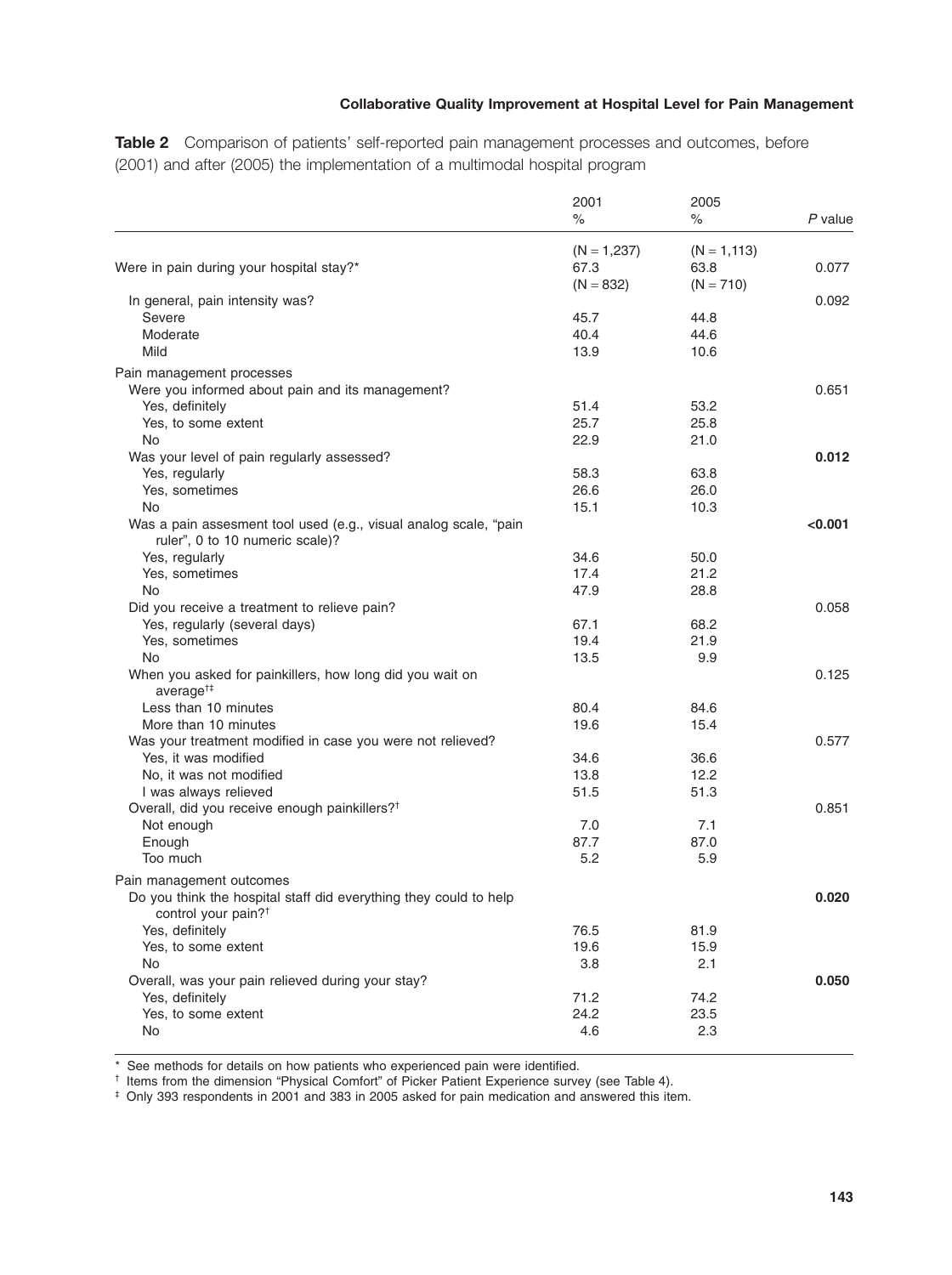### **Haller et al.**

**Table 3** Comparison of patients' self-reported experience of pain and its management before (2001) and after (2005) the implementation of a multimodal hospital program: Analysis of all respondents stratified by patients who did<sup>a</sup> and did not<sup>b</sup> undergo surgery

|                                                           | Patients who underwent surgery <sup>a</sup> |                                    | Patients who did not undergo surgery <sup>b</sup> |                                    |                                    |           |
|-----------------------------------------------------------|---------------------------------------------|------------------------------------|---------------------------------------------------|------------------------------------|------------------------------------|-----------|
|                                                           | 2001<br>$\%$                                | 2005<br>$\%$                       | $P$ value                                         | 2001<br>$\%$                       | 2005<br>%                          | $P$ value |
| Were you in pain during your hospital stay?               | $(N = 689)$<br>75.6<br>$(N = 521)$          | $(N = 682)$<br>71.7<br>$(N = 489)$ | 0.100                                             | $(N = 435)$<br>53.1<br>$(N = 231)$ | $(N = 352)$<br>48.9<br>$(N = 172)$ | 0.237     |
| In general, pain intensity was?                           |                                             |                                    | 0.127                                             |                                    |                                    | 0.571     |
| Severe                                                    | 44.9                                        | 43.5                               |                                                   | 49.6                               | 50.3                               |           |
| Moderate                                                  | 41.2                                        | 46.2                               |                                                   | 37.5                               | 40.1                               |           |
| Mild                                                      | 13.8                                        | 10.3                               |                                                   | 12.9                               | 9.6                                |           |
| Pain management processes                                 |                                             |                                    |                                                   |                                    |                                    |           |
| Were you informed about pain and its management?          |                                             |                                    | 0.610                                             |                                    |                                    | 0.469     |
| Yes, definitely                                           | 55.4                                        | 55.4                               |                                                   | 45.5                               | 49.1                               |           |
| Yes, to some extent                                       | 23.0                                        | 25.1                               |                                                   | 27.5                               | 29.2                               |           |
| No                                                        | 21.6                                        | 19.5                               |                                                   | 27.0                               | 21.6                               |           |
| Was your level of pain regularly assessed?                |                                             |                                    | 0.116                                             |                                    |                                    | 0.210     |
| Yes, regularly                                            | 60.4                                        | 65.2                               |                                                   | 54.6                               | 62.0                               |           |
| Yes, sometimes                                            | 27.7                                        | 26.5                               |                                                   | 25.1                               | 24.0                               |           |
| No                                                        | 11.9                                        | 8.3                                |                                                   | 20.3                               | 14.0                               |           |
| Was a pain assesment tool used (e.g., visual analog       |                                             |                                    | < 0.001                                           |                                    |                                    | 0.002     |
| scale, "pain ruler", 0 to 10 numeric scale)?              |                                             |                                    |                                                   |                                    |                                    |           |
| Yes, regularly                                            | 37.6                                        | 53.7                               |                                                   | 27.9                               | 42.3                               |           |
| Yes, sometimes                                            | 17.7                                        | 21.4                               |                                                   | 17.4                               | 20.8                               |           |
| No.                                                       | 44.7                                        | 24.9                               |                                                   | 54.8                               | 36.9                               |           |
| Did you receive a treatment to relieve pain?              |                                             |                                    | 0.046                                             |                                    |                                    | 0.667     |
| Yes, regularly (several days)                             | 74.8                                        | 73.9                               |                                                   | 55.4                               | 58.3                               |           |
| Yes, sometimes                                            | 17.1                                        | 21.2                               |                                                   | 22.1                               | 22.8                               |           |
| No                                                        | 8.2                                         | 5.0                                |                                                   | 22.5                               | 18.9                               |           |
| When you asked for painkillers, how long did you          |                                             |                                    | 0.437                                             |                                    |                                    | 0.299     |
| wait on average? <sup>†‡</sup>                            |                                             |                                    |                                                   |                                    |                                    |           |
| Less than 10 minutes                                      | 83.2                                        | 85.6                               |                                                   | 72.4                               | 79.0                               |           |
| More than 10 minutes                                      | 16.8                                        | 14.4                               |                                                   | 27.6                               | 21.0                               |           |
| Was your treatment modified in case you were not          |                                             |                                    | 0.388                                             |                                    |                                    | 0.099     |
| relieved?                                                 |                                             |                                    |                                                   |                                    |                                    |           |
| Yes, it was modified                                      | 36.8                                        | 39.7                               |                                                   | 32.0                               | 26.9                               |           |
| No, it was not modified                                   | 8.2                                         | 9.7                                |                                                   | 22.8                               | 16.6                               |           |
| I was always relieved                                     | 54.9                                        | 50.6                               |                                                   | 45.1                               | 56.6                               |           |
| Overall, did you receive enough painkillers? <sup>†</sup> |                                             |                                    | 0.501                                             |                                    |                                    | 0.202     |
| Not enough                                                | 5.1                                         | 6.6                                |                                                   | 11.4                               | 6.2                                |           |
| Enough                                                    | 89.4                                        | 87.1                               |                                                   | 84.3                               | 90.1                               |           |
| Too much                                                  | 5.5                                         | 6.4                                |                                                   | 4.3                                | 3.7                                |           |
| Pain management outcomes                                  |                                             |                                    |                                                   |                                    |                                    |           |
| Do you think the hospital staff did everything they       |                                             |                                    | 0.258                                             |                                    |                                    | 0.003     |
| could to help control your pain? <sup>†</sup>             |                                             |                                    |                                                   |                                    |                                    |           |
| Yes, definitely                                           | 80.8                                        | 83.9                               |                                                   | 67.9                               | 78.9                               |           |
| Yes, to some extent                                       | 17.8                                        | 14.2                               |                                                   | 23.5                               | 19.9                               |           |
| No                                                        | 1.3                                         | 1.8                                |                                                   | 8.6                                | 1.2                                |           |
| Overall, was your pain relieved during your stay?         |                                             |                                    | 0.847                                             |                                    |                                    | 0.008     |
| Yes, definitely                                           | 77.8                                        | 77.0                               |                                                   | 57.3                               | 70.4                               |           |
| Yes, to some extent                                       | 20.5                                        | 21.6                               |                                                   | 33.0                               | 26.5                               |           |
| No                                                        | 1.8                                         | 1.4                                |                                                   | 9.6                                | 3.1                                |           |
|                                                           |                                             |                                    |                                                   |                                    |                                    |           |

† Items from the dimension "Physical Comfort" of Picker Patient Experience survey (see Table 4).

‡ Only 262 respondents in 2001 and 285 in 2005 asked for pain medication among patient who underwent surgery, similarly 105 and 81 among those who did not.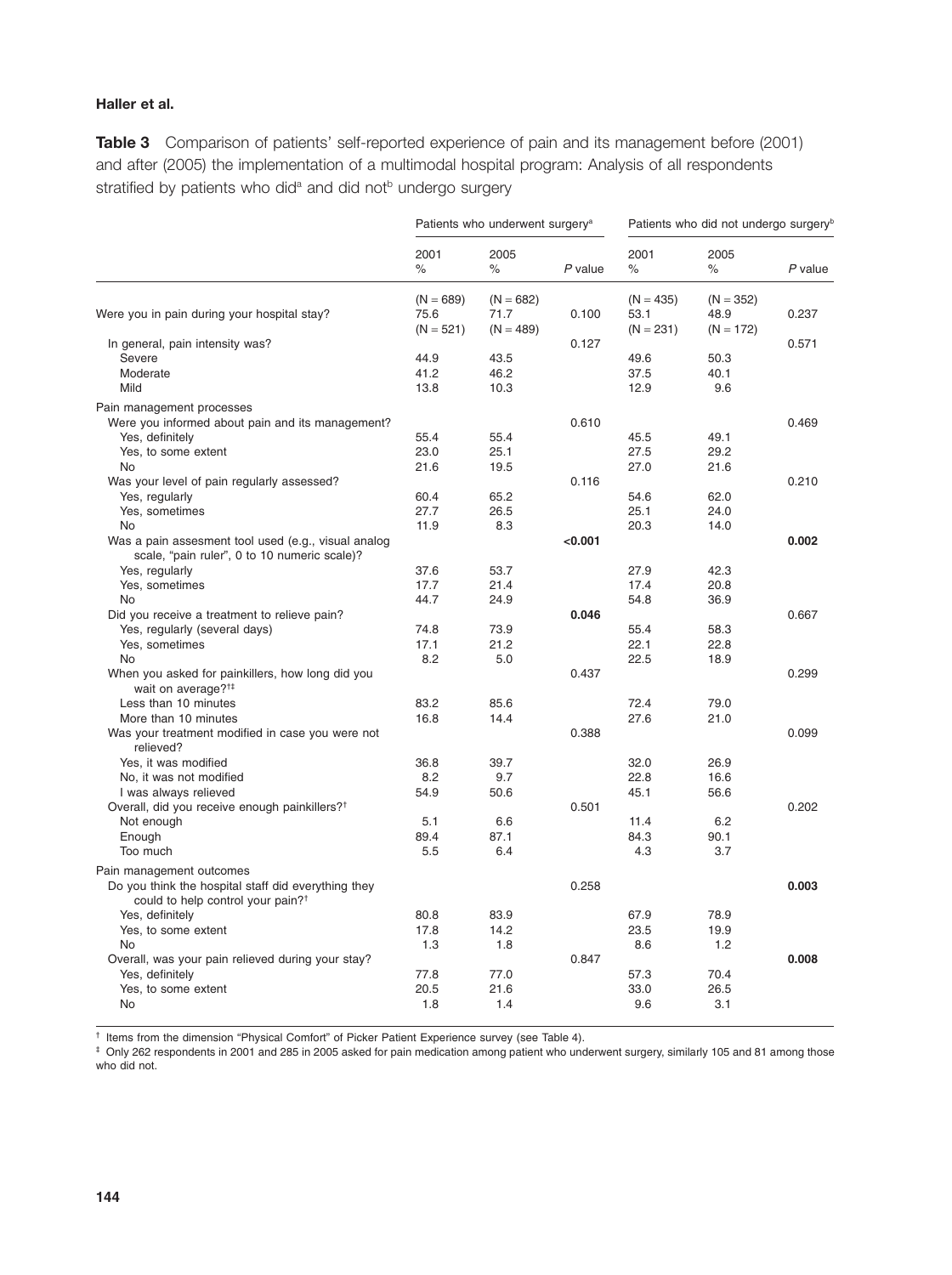|                                   | 2001                                 | 2005                                  |         |  |
|-----------------------------------|--------------------------------------|---------------------------------------|---------|--|
|                                   | Mean score [95% CI]<br>$(N = 1,237)$ | Mean score [95% CI]<br>$(N = 1, 113)$ | P value |  |
| Emotional support                 | 32.0 [30.2-33.8]                     | 33.7 [31.8-35.7]                      | 0.191   |  |
| Respect for patient preferences   | 28.9 [27.5-30.3]                     | 30.2 [28.7-31.8]                      | 0.212   |  |
| Involvement of family and friends | 24.4 [22.7-26.1]                     | 23.2 [21.4-24.9]                      | 0.312   |  |
| Information and education         | 29.5 [27.8-31.1]                     | 29.2 [27.5-31.0]                      | 0.839   |  |
| Information specific to surgery   | 24.1 [22.1-26.2]                     | 23.5 [21.4-25.6]                      | 0.691   |  |
| Continuity and transition         | 32.7 [30.9-34.5]                     | 35.1 [33.1-37.0]                      | 0.075   |  |
| Coordination of care              | 22.9 [21.5-24.2]                     | 25.9 [24.4-27.4]                      | 0.003   |  |
| Physical comfort                  | 16.9 [15.5-18.3]                     | 15.7 [14.3-17.1]                      | 0.234   |  |
| Overall impression                | 10.2 [9.2-11.2]                      | $9.8$ $[8.8 - 10.8]$                  | 0.609   |  |

**Table 4** Mean problem scores across the 9 dimensions of Picker's patient experience survey, before (2001) and after (2005) the implementation of a multimodal hospital program

often modified when patients were not relieved that suggests that alternative treatments were used such as PCA, regional blocks with catheters and epidural anaesthesia for postoperative pain management in surgical wards, which were all initiated at the time of our program implementation.

Furthermore, our program did not significantly improve patients' level of information about pain and pain management. This was a bit unexpected as our intervention included an educational component with information leaflets for patients about pain and available treatments. This suggests that printed material alone is probably not sufficient to inform patients and that it should be completed by face to face interaction with healthcare professionals, audiovisual materials and group discussions [39–41].

Finally, developing a hospital wide collaborative quality improvement program requires extra efforts and costs. For our program these represented approximately US\$300,000 per annum, divided into direct costs (information leaflets-annual campaigns: US\$10,000) and indirect costs (reallocation of staff members into pain program activities: US\$290,000). Whether such investment is cost effective and can contribute to reduce for instance length of hospital stay or unplanned hospital readmissions for pain is unclear. Evidence in the literature regarding this aspect is controversial, particularly as systematic reviews and well designed trials are difficult to perform in this area [42]. However, it is known from a number of studies published on cancer patients that poorly managed pain and unplanned hospital readmissions can cost as much as US\$5 million per annum (approximately US\$20,000 per patient) to a single institution [43,44]. If only a few readmissions (15 in our institution) can be avoided through the implementation of a collaborative quality improvement program, it is probably worth the efforts. However, further studies are needed in this area to provide definitive conclusions as to whether collaborative quality improvement programs are costeffectiveness and can contribute to reduce costs associated to prolonged length of hospital stay and unplanned readmissions for pain management.

A number of limitations of this study have to be mentioned. First, we relied on patients' self-reported experience. But even though patient recall may be inaccurate [45,46] there is no reason why such biases should differ between 2001 and 2005. Second, there was no validation of information by medical records or other sources. As a result, we relied mainly on patients' perception and beliefs regarding pain and its treatment. It is unclear whether patients are trustworthy observers and judges of issues related to the quality of care they receive. There is however an increasing body of evidence to suggest that this may be the case [47,48].

Another limitation relates to respondents' characteristics. Patients who accepted to answer the hospital satisfaction survey may have more interest in pain management, than patients who did not. Nonparticipants may have poorer outcomes than study participants [49]. The third limitation in our study relates to the before-after design. Although patients' characteristics and perceived health status were similar before and after program implementation, a number of unmeasured confounding factors such as patients' beliefs, mood at the time of the survey completion, conflicts with hospital staff may still have influenced our study findings. Furthermore, patients received the questionnaire 4 to 8 weeks after their pain experience which may have minimized before/after differences. Finally, as our study was performed in a single teaching hospital, it may lack generalizability to other settings.

Despite these limitations our study demonstrated improvement in both process and outcome of patient pain management following implementation of a collaborative quality improvement program.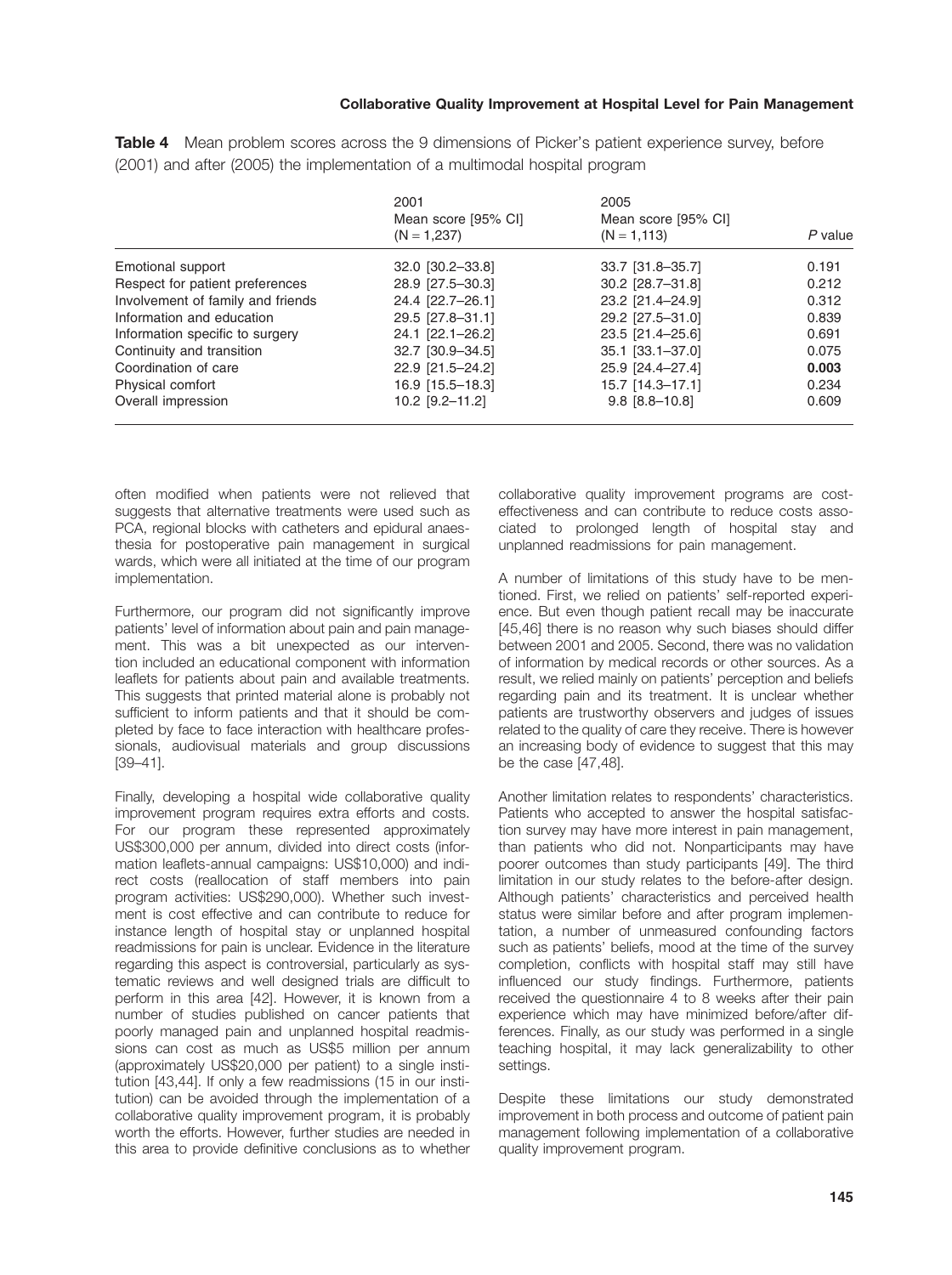#### **Haller et al.**

#### **Conclusion**

Implementation of collaborative quality improvement programs in acute care hospitals is an effective approach to improve pain measurement, pain management, and pain relief in hospitalized patients. Further studies are needed to determine the overall cost-effectiveness of such programs.

#### **Acknowledgments**

The funding required for this project was provided by Geneva University Hospitals. The authors would like to acknowledge the support received for this project. We would also like to thank Dr A Cahana, Mr C Dempure, Mr M Diby, Mrs A-S Marque, Mrs S Merckli, Dr M Nendaz, Dr S Pautex, Dr E Van-Gessel and all staff members of the hospital for their contribution to the program and its development.

#### **References**

- 1 Melotti RM, Samolsky-Dekel BG, Ricchi E, et al. Pain prevalence and predictors among inpatients in a major Italian teaching hospital. A baseline survey towards a pain free hospital. Eur J Pain 2005;9:485–95.
- 2 Salomon L, Tcherny-Lessenot S, Collin E, et al. Pain prevalence in a French teaching hospital. J Pain Symptom Manage 2002;24:586–92.
- 3 Warfield CA, Kahn CH. Acute pain management. Programs in U.S. hospitals and experiences and attitudes among U.S. adults. Anesthesiology 1995;83:1090–4.
- 4 Ballantyne JC, Carr DB, deFerranti S, et al. The comparative effects of postoperative analgesic therapies on pulmonary outcome: Cumulative meta-analyses of randomized, controlled trials. Anesth Analg 1998; 86:598–612.
- 5 Gordon DB, Dahl JL. Quality improvement challenges in pain management. Pain 2004;107:1–4.
- 6 Howell D, Butler L, Vincent L, Watt-Watson J, Stearns N. Influencing nurses' knowledge, attitudes, and practice in cancer pain management. Cancer Nurs 2000;23:55–63.
- 7 Tavris DR, Dahl J, Gordon D, et al. Evaluation of a local cooperative project to improve postoperative pain management in Wisconsin hospitals. Qual Manag Health Care 1999;7:20–7.
- 8 Freemantle N, Harvey EL, Wolf F, et al. Printed educational materials: Effects on professional practice and health care outcomes. Cochrane Database Syst Rev 2000;(2):CD000172.
- 9 Davies HT, Crombie IK, Macrae WA, Rogers KM, Charlton JE. Audit in pain clinics: Changing the management of low-back and nerve-damage pain. Anaesthesia 1996;51:641–6.
- 10 Duncan K, Pozehl B. Effects of individual performance feedback on nurses' adherence to pain management clinical guidelines. Outcomes Manag Nurs Pract 2001;5:57–62.
- 11 Goldberg GR, Morrison RS. Pain management in hospitalized cancer patients: A systematic review. J Clin Oncol 2007;25:1792–801.
- 12 Thomson O'Brien MA, Oxman AD, Haynes RB, et al. Local opinion leaders: Effects on professional practice and health care outcomes. Cochrane Database Syst Rev 2000;(2):CD000125.
- 13 Day F, Hoang LP, Ouk S, Nagda S, Schriger DL. The impact of a guideline-driven computer charting system on the emergency care of patients with acute low back pain. Proc Annu Symp Comput Appl Med Care 1995;2:576–80.
- 14 Knab JH, Wallace MS, Wagner RL, Tsoukatos J, Weinger MB. The use of a computer-based decision support system facilitates primary care physicians' management of chronic pain. Anesth Analg 2001; 93:712–20.
- 15 Morrison RS, Meier DE, Fischberg D, et al. Improving the management of pain in hospitalized adults. Arch Intern Med 2006;166:1033–9.
- 16 Higginson IJ, Finlay I, Goodwin DM, et al. Do hospitalbased palliative teams improve care for patients or families at the end of life? J Pain Symptom Manage 2002;23:96–106.
- 17 Manfredi PL, Chandler S, Pigazzi A, Payne R. Outcome of cancer pain consultations. Cancer 2000;89:920–4.
- 18 Werner MU, Soholm L, Rotboll-Nielsen P, Kehlet H. Does an acute pain service improve postoperative outcome? Anesth Analg 2002;95:1361–72, table of contents.
- 19 Lee A, Chan S, Chen PP, Gin T, Lau AS. Economic evaluations of acute pain service programs: A systematic review. Clin J Pain 2007;23:726–33.
- 20 Ayers LR, Beyea SC, Godfrey MM, et al. Quality improvement learning collaboratives. Qual Manag Health Care 2005;14:234–47.
- 21 Benedetti R, Flock B, Pedersen S, Ahern M. Improved clinical outcomes for fee-for-service physician practices participating in a diabetes care collaborative. Jt Comm J Qual Saf 2004;30:187–94.
- 22 Horbar JD, Rogowski J, Plsek PE, et al. Collaborative quality improvement for neonatal intensive care. NIC/Q Project Investigators of the Vermont Oxford Network. Pediatrics 2001;107:14–22.